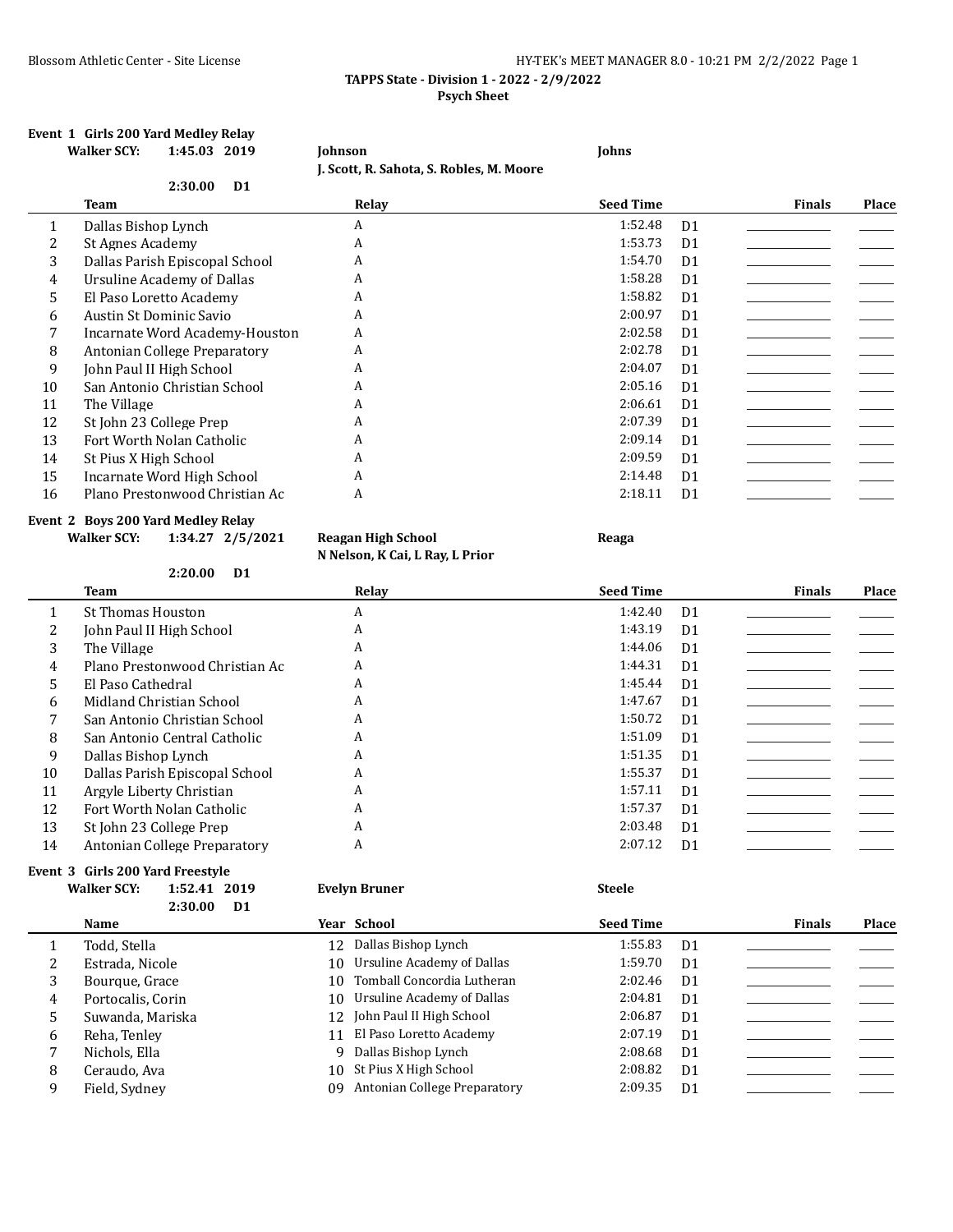**Event 3 ... (Girls 200 Yard Freestyle)**

## Blossom Athletic Center - Site License **HY-TEK's MEET MANAGER 8.0 - 10:21 PM 2/2/2022** Page 2

#### **TAPPS State - Division 1 - 2022 - 2/9/2022 Psych Sheet**

| 10 | Rao, Ananya       | 12 The Village                   | 2:09.48 | D1             |  |
|----|-------------------|----------------------------------|---------|----------------|--|
| 11 | Brosch, Morgan    | 11 St John 23 College Prep       | 2:10.23 | D <sub>1</sub> |  |
| 12 | Averitt, Cici     | 9 Dallas Parish Episcopal School | 2:10.38 | D <sub>1</sub> |  |
| 13 | Riebe, Margaret   | 12 St Agnes Academy              | 2:10.52 | D <sub>1</sub> |  |
| 14 | Agh, Lelle        | 9 Ursuline Academy of Dallas     | 2:11.15 | D <sub>1</sub> |  |
| 15 | Kurka, Campbell   | 11 St Agnes Academy              | 2:11.69 | D <sub>1</sub> |  |
| 16 | Machado, Caroline | 10 El Paso Loretto Academy       | 2:11.95 | D1             |  |
|    |                   |                                  |         |                |  |

#### **Event 4 Boys 200 Yard Freestyle**

|    | 1:40.84 2020<br><b>Walker SCY:</b><br>2:25.00 | <b>Samuel Player</b><br>D <sub>1</sub> |                                   | Churchill                 |                        |
|----|-----------------------------------------------|----------------------------------------|-----------------------------------|---------------------------|------------------------|
|    | <b>Name</b>                                   | Year School                            |                                   | <b>Seed Time</b>          | Place<br><b>Finals</b> |
|    | McLean, Josh                                  |                                        | 12 St Thomas Houston              | 1:42.77<br>D <sub>1</sub> |                        |
| 2  | Wilson, Brady                                 |                                        | 12 Midland Christian School       | 1:48.23<br>D <sub>1</sub> |                        |
| 3  | Summers, Jackson                              |                                        | 12 John Paul II High School       | 1:49.26<br>D <sub>1</sub> |                        |
| 4  | Bond, Justin                                  |                                        | 11 John Paul II High School       | 1:49.98<br>D <sub>1</sub> |                        |
| 5  | Rodriguez, Carlos                             | 12 <sup>°</sup>                        | El Paso Cathedral                 | 1:53.84<br>D <sub>1</sub> |                        |
| 6  | Rosenwald, Graham                             |                                        | 10 Plano Prestonwood Christian Ac | 1:55.82<br>D <sub>1</sub> |                        |
| 7  | Sparks, Heath                                 | 11                                     | Dallas Bishop Lynch               | 1:56.58<br>D <sub>1</sub> |                        |
| 8  | Ramirez, Charlie                              |                                        | 12 St Thomas Houston              | 1:56.60<br>D <sub>1</sub> |                        |
| 9  | Sandrock, Tyler                               |                                        | 10 St Thomas Houston              | 1:56.88<br>D <sub>1</sub> |                        |
| 10 | Doroz Fornando                                |                                        | 12 El Paco Cathodral              | 1.5714<br>D <sub>1</sub>  |                        |

| 1  | McLean, Josh             |     | 12 St Thomas Houston           | 1:42.77 | D <sub>1</sub> |  |
|----|--------------------------|-----|--------------------------------|---------|----------------|--|
| 2  | Wilson, Brady            | 12. | Midland Christian School       | 1:48.23 | D <sub>1</sub> |  |
| 3  | Summers, Jackson         | 12. | John Paul II High School       | 1:49.26 | D <sub>1</sub> |  |
| 4  | Bond, Justin             | 11  | John Paul II High School       | 1:49.98 | D <sub>1</sub> |  |
| 5. | Rodriguez, Carlos        | 12  | El Paso Cathedral              | 1:53.84 | D <sub>1</sub> |  |
| 6  | Rosenwald, Graham        | 10  | Plano Prestonwood Christian Ac | 1:55.82 | D <sub>1</sub> |  |
|    | Sparks, Heath            | 11  | Dallas Bishop Lynch            | 1:56.58 | D <sub>1</sub> |  |
| 8  | Ramirez. Charlie         | 12  | St Thomas Houston              | 1:56.60 | D <sub>1</sub> |  |
| 9  | Sandrock, Tyler          |     | 10 St Thomas Houston           | 1:56.88 | D <sub>1</sub> |  |
| 10 | Perez, Fernando          | 12. | El Paso Cathedral              | 1:57.14 | D <sub>1</sub> |  |
| 11 | Brown, Elijah            | 11  | Tomball Concordia Lutheran     | 1:57.47 | D <sub>1</sub> |  |
| 12 | White, Charlie           | q   | Fort Worth Nolan Catholic      | 1:58.62 | D <sub>1</sub> |  |
| 13 | Pecararo, Thomas         | 12  | Dallas Bishop Lynch            | 1:59.43 | D <sub>1</sub> |  |
| 14 | Olvera Escobar, Mauricio | 10  | El Paso Cathedral              | 1:59.67 | D <sub>1</sub> |  |
| 15 | Beaver, Jake             | 12  | San Antonio Christian School   | 2:00.89 | D <sub>1</sub> |  |
| 16 | Torres, Diego            | 11  | Antonian College Preparatory   | 2:03.30 | D <sub>1</sub> |  |

#### **Event 5 Girls 200 Yard IM**

| Walker SCY: | 2:03.27 2019 | <b>Iada Scott</b> | <b>Iohnson</b> |
|-------------|--------------|-------------------|----------------|
|             | $3:00.00$ D1 |                   |                |

|    | Name                      |    | Year School                    | <b>Seed Time</b> |                | <b>Finals</b> | Place |
|----|---------------------------|----|--------------------------------|------------------|----------------|---------------|-------|
|    | Perna, Amie               | 10 | Dallas Bishop Lynch            | 2:09.89          | D <sub>1</sub> |               |       |
|    | Whitney, Hanna            | 10 | Dallas Bishop Lynch            | 2:13.60          | D <sub>1</sub> |               |       |
| 3  | Heidemann, Cora           | 10 | Fort Worth Nolan Catholic      | 2:14.37          | D <sub>1</sub> |               |       |
| 4  | Rodenburgh, Catherine     | 9  | Argyle Liberty Christian       | 2:16.37          | D <sub>1</sub> |               |       |
| 5. | Nelson, Amelia            | 10 | St Agnes Academy               | 2:17.97          | D <sub>1</sub> |               |       |
| 6  | Fischbach, Claire         | 9  | Incarnate Word Academy-Houston | 2:19.51          | D <sub>1</sub> |               |       |
|    | Merkin, Natalie           |    | 10 Austin St Dominic Savio     | 2:21.13          | D <sub>1</sub> |               |       |
| 8  | Marvin, Amelia            | 11 | St Agnes Academy               | 2:28.27          | D <sub>1</sub> |               |       |
| 9  | McKinney, Maggie          | 10 | Ursuline Academy of Dallas     | 2:30.85          | D <sub>1</sub> |               |       |
| 10 | Dao, Milan                |    | 12 John Paul II High School    | 2:32.20          | D <sub>1</sub> |               |       |
| 11 | Dang, Katherine           | 9  | John Paul II High School       | 2:32.46          | D <sub>1</sub> |               |       |
| 12 | Echavez Corrales, Paulina | 10 | Antonian College Preparatory   | 2:32.60          | D <sub>1</sub> |               |       |
| 13 | Dawlett, Niela            | 11 | St Agnes Academy               | 2:32.73          | D <sub>1</sub> |               |       |
| 14 | Kaufman, Margaret         | 11 | Dallas Parish Episcopal School | 2:33.81          | D <sub>1</sub> |               |       |
| 15 | Stewart, Grace            | 12 | St Agnes Academy               | 2:35.91          | D <sub>1</sub> |               |       |
| 16 | Quiroz, Taisset           | 09 | El Paso Loretto Academy        | 2:36.36          | D <sub>1</sub> |               |       |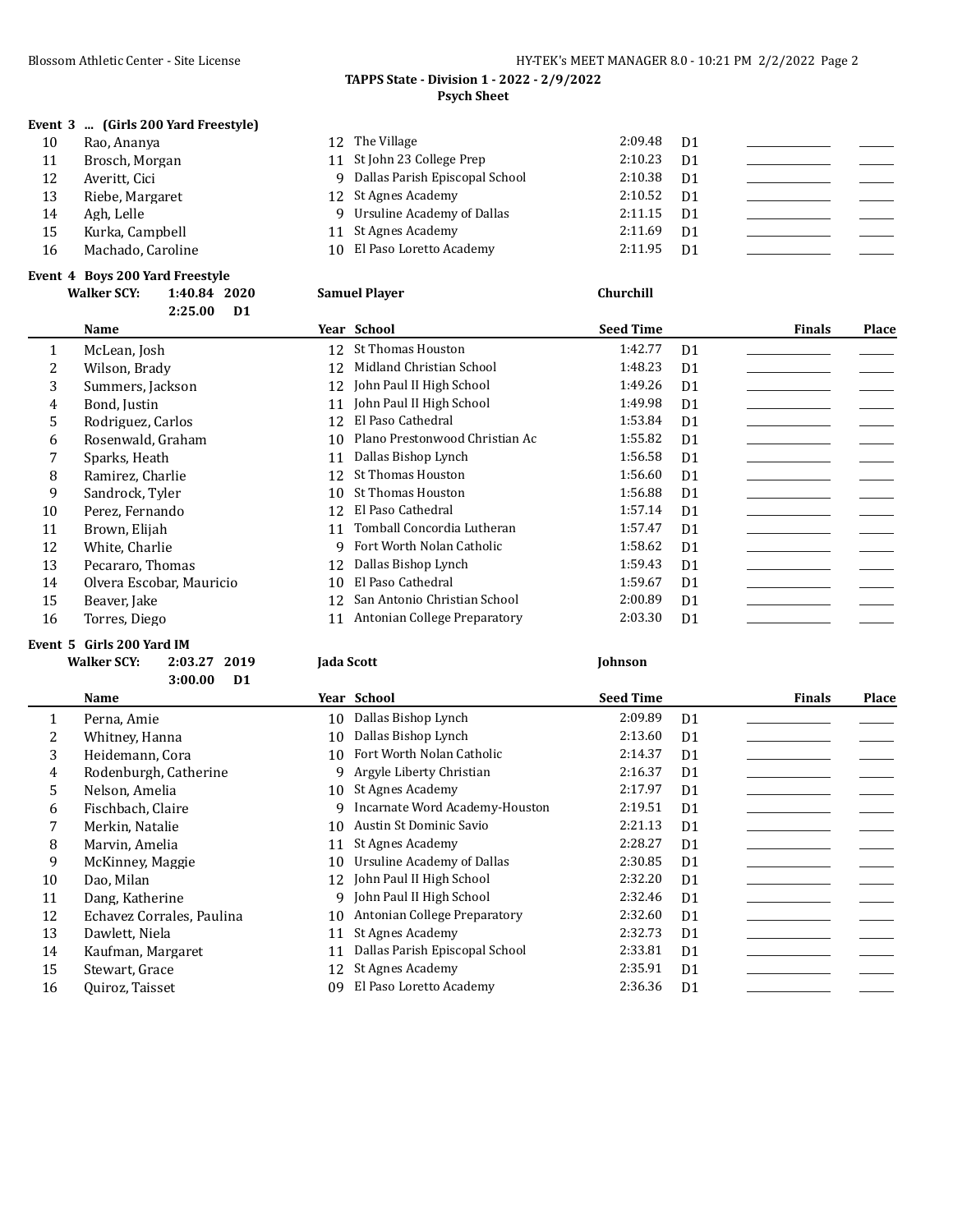### Blossom Athletic Center - Site License **HY-TEK's MEET MANAGER 8.0 - 10:21 PM 2/2/2022** Page 3 **TAPPS State - Division 1 - 2022 - 2/9/2022 Psych Sheet**

#### **Event 6 Boys 200 Yard IM**

|    | <b>Walker SCY:</b><br>1:51.15 2/9/2021<br>2:50.00<br>D <sub>1</sub> |    | <b>Grant Klatt</b>             | <b>Fort Bend Acad-S</b> |                |               |              |
|----|---------------------------------------------------------------------|----|--------------------------------|-------------------------|----------------|---------------|--------------|
|    | <b>Name</b>                                                         |    | Year School                    | <b>Seed Time</b>        |                | <b>Finals</b> | Place        |
| 1  | Belmar, Quinn                                                       | 11 | The Village                    | 1:54.08                 | D <sub>1</sub> |               |              |
| 2  | Bridges, Eli                                                        | 10 | Midland Christian School       | 2:02.21                 | D <sub>1</sub> |               |              |
| 3  | Villalva, Eli                                                       | 12 | El Paso Cathedral              | 2:04.41                 | D <sub>1</sub> |               |              |
| 4  | Machado, Sebastian                                                  | 11 | El Paso Cathedral              | 2:12.53                 | D <sub>1</sub> |               |              |
| 5  | McCrory, Matt                                                       | 11 | San Antonio Christian School   | 2:12.56                 | D <sub>1</sub> |               |              |
| 6  | Aguilar Colomo, Sebastian                                           | 10 | El Paso Cathedral              | 2:13.88                 | D <sub>1</sub> |               |              |
| 7  | Lawshe, Isaiah                                                      | 11 | Plano Prestonwood Christian Ac | 2:13.97                 | D1             |               |              |
| 8  | Stanley, Diego                                                      | 12 | San Antonio Christian School   | 2:21.48                 | D <sub>1</sub> |               |              |
| 9  | Nguyen, Anthony                                                     | 10 | Fort Worth Nolan Catholic      | 2:22.82                 | D <sub>1</sub> |               |              |
| 10 | Sweeney, Owen                                                       | q  | <b>St Thomas Houston</b>       | 2:26.57                 | D <sub>1</sub> |               |              |
| 11 | Bordas, Ryan                                                        | 9  | <b>St Thomas Houston</b>       | 2:26.78                 | D <sub>1</sub> |               |              |
| 12 | Gentile, Ryan                                                       | 10 | <b>St Thomas Houston</b>       | 2:28.19                 | D <sub>1</sub> |               |              |
| 13 | Klocek, Lars                                                        | 11 | Fort Worth Nolan Catholic      | 2:29.75                 | D <sub>1</sub> |               |              |
| 14 | Navarro, Sebastian                                                  | 09 | El Paso Cathedral              | 2:30.18                 | D <sub>1</sub> |               |              |
| 15 | Harding, Nicholas                                                   | 9  | Fort Worth Nolan Catholic      | 2:30.35                 | D <sub>1</sub> |               |              |
| 16 | Laveden, Philippe                                                   | 11 | Fort Worth Nolan Catholic      | 2:33.51                 | D <sub>1</sub> |               |              |
|    | Event 7 Girls 50 Yard Freestyle                                     |    |                                |                         |                |               |              |
|    | <b>Walker SCY:</b><br>23.46<br>2020<br>30.00<br>D <sub>1</sub>      |    | <b>Morgan Bartley</b>          | Reagan                  |                |               |              |
|    | <b>Name</b>                                                         |    | Year School                    | <b>Seed Time</b>        |                | <b>Finals</b> | <b>Place</b> |
| 1  | Beeson, Hadley                                                      | 12 | Dallas Bishop Lynch            | 24.00                   | D <sub>1</sub> |               |              |
| 2  | Tsioutsias, Arianne                                                 | 12 | Ursuline Academy of Dallas     | 25.08                   | D <sub>1</sub> |               |              |

|    | Beeson, Hadley      | 12  | Dallas Bishop Lynch               | 24.00 | D1             |  |
|----|---------------------|-----|-----------------------------------|-------|----------------|--|
| 2  | Tsioutsias, Arianne | 12  | Ursuline Academy of Dallas        | 25.08 | D <sub>1</sub> |  |
| 3  | McGee, Elizabeth    |     | 12 St Agnes Academy               | 25.39 | D <sub>1</sub> |  |
| 4  | Beeson, Abby        | 10  | Dallas Bishop Lynch               | 25.43 | D1             |  |
| 5. | Heflin, Kate        |     | 9 Fort Worth Nolan Catholic       | 25.52 | D1             |  |
| 6  | Estrada, Nicole     | 10  | Ursuline Academy of Dallas        | 25.61 | D <sub>1</sub> |  |
|    | Chambers, Tatum     |     | 12 Dallas Parish Episcopal School | 25.64 | D1             |  |
| 8  | Burlingame, Ariana  | 9   | Ursuline Academy of Dallas        | 25.90 | D <sub>1</sub> |  |
| 9  | Anderson, Elizabeth | 09  | Austin St Dominic Savio           | 25.93 | D <sub>1</sub> |  |
| 10 | Chesnut, Carson     |     | 12 Incarnate Word Academy-Houston | 26.14 | D1             |  |
| 11 | Nguyen, Jennifer    | 9   | St Agnes Academy                  | 26.15 | D <sub>1</sub> |  |
| 12 | Donofrio. Madison   | 10  | San Antonio Christian School      | 26.77 | D <sub>1</sub> |  |
| 13 | Guajardo, Helen     | 09  | Incarnate Word High School        | 26.83 | D <sub>1</sub> |  |
| 14 | Malin, Grace        |     | 12 San Antonio Christian School   | 26.96 | D <sub>1</sub> |  |
| 15 | Docog, Gabby        |     | 12 St John 23 College Prep        | 27.21 | D <sub>1</sub> |  |
| 16 | Endres, Mary Kate   | 10. | Fort Worth Nolan Catholic         | 27.66 | D <sub>1</sub> |  |

### **Event 8 Boys 50 Yard Freestyle**

| <b>Walker SCY:</b> |          | 20.83 2/6/2021 |  |
|--------------------|----------|----------------|--|
|                    | 28.00 D1 |                |  |

#### **Walker SCY: 20.83 2/6/2021 Connor M Foote Alamo Heights**

|    | <b>Name</b>        | Year School                       | <b>Seed Time</b> |                | <b>Finals</b> | <b>Place</b> |
|----|--------------------|-----------------------------------|------------------|----------------|---------------|--------------|
|    | Ryfa, Michael      | 10 John Paul II High School       | 21.78            | D1             |               |              |
| 2  | Itkins, Daniel     | 11 The Village                    | 22.00            | D <sub>1</sub> |               |              |
| 3  | Brogan, Carrick    | 12 St Thomas Houston              | 22.73            | D <sub>1</sub> |               |              |
| 4  | Chin, Thomas       | 12 The Village                    | 22.79            | D <sub>1</sub> |               |              |
| 5. | Sandrock, Dylan    | 12 St Thomas Houston              | 23.14            | D <sub>1</sub> |               |              |
| 6  | January, Austin    | 12 Dallas Bishop Lynch            | 23.32            | D <sub>1</sub> |               |              |
|    | Guajardo, Luke     | 12 San Antonio Central Catholic   | 23.50            | D <sub>1</sub> |               |              |
| 8  | Rodriguez, Roberto | 12 El Paso Cathedral              | 23.72            | D <sub>1</sub> |               |              |
| 9  | Acker, John        | 10 Plano Prestonwood Christian Ac | 23.86            | D1             |               |              |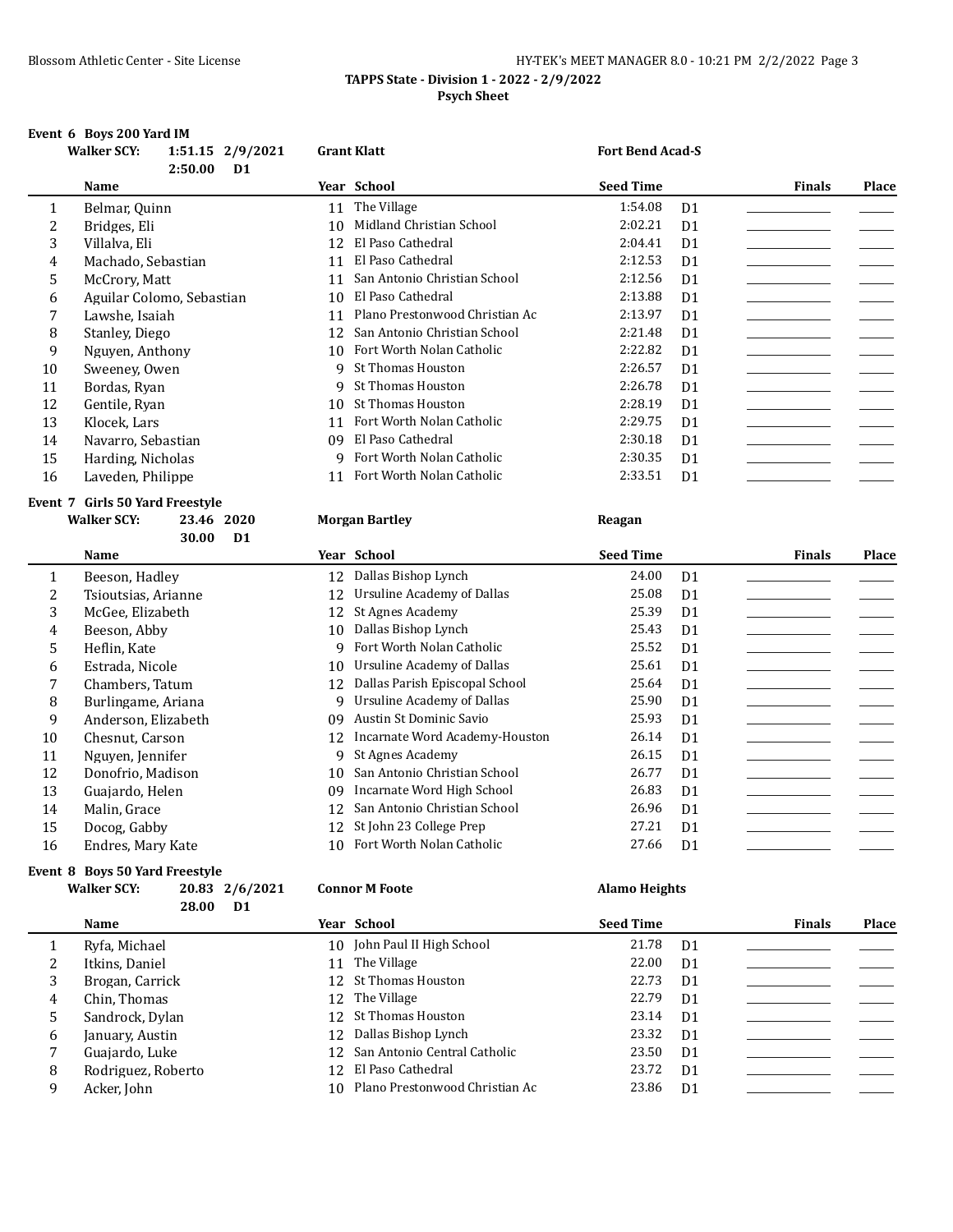**Event 8 ... (Boys 50 Yard Freestyle)**

## Blossom Athletic Center - Site License **HY-TEK's MEET MANAGER 8.0 - 10:21 PM 2/2/2022** Page 4

#### **TAPPS State - Division 1 - 2022 - 2/9/2022 Psych Sheet**

| 10 | Gerling, Caden     | 12 San Antonio Christian School   | 24.12 D1 |                |  |
|----|--------------------|-----------------------------------|----------|----------------|--|
| 11 | Thoede, Benjamin   | 10 St Thomas Houston              | 24.14    | D <sub>1</sub> |  |
| 12 | Barkley, Alexander | 12 Dallas Bishop Lynch            | 24.39    | D1             |  |
| 13 | Talabock, Logan    | 12 Fort Worth Nolan Catholic      | 24.49    | D <sub>1</sub> |  |
| 14 | Witt. Benjamin     | 10 Tomball Concordia Lutheran     | 24.56    | D <sub>1</sub> |  |
| 15 | McKenna, Rob       | 12 San Antonio Christian School   | 25.10    | D <sub>1</sub> |  |
| 16 | Pipkin, Luke       | 12 Plano Prestonwood Christian Ac | 25.17    | D <sub>1</sub> |  |
|    |                    |                                   |          |                |  |

#### **Event 11 Girls 100 Yard Butterfly**

|    | <b>Walker SCY:</b><br>55.89<br>2021 | <b>Samantha Robles</b>               | <b>Johnson</b>            |                        |
|----|-------------------------------------|--------------------------------------|---------------------------|------------------------|
|    | 1:25.00<br>D <sub>1</sub>           |                                      |                           |                        |
|    | Name                                | Year School                          | <b>Seed Time</b>          | Place<br><b>Finals</b> |
| 1  | Todd, Stella                        | Dallas Bishop Lynch<br>12            | 58.18<br>D <sub>1</sub>   |                        |
|    | Belle, Camlyn                       | Dallas Parish Episcopal School<br>10 | 59.13<br>D <sub>1</sub>   |                        |
| 3  | Burlingame, Ariana                  | 9 Ursuline Academy of Dallas         | 1:00.47<br>D <sub>1</sub> |                        |
| 4  | Pfannstiel, Sophia                  | Addison Trinity Christian D-I<br>9   | 1:00.51<br>D <sub>1</sub> |                        |
| 5  | Birkelbach, Stephanie               | St Pius X High School<br>11          | 1:00.85<br>D <sub>1</sub> |                        |
| 6  | Anderson, Elizabeth                 | Austin St Dominic Savio<br>09        | 1:02.38<br>D <sub>1</sub> |                        |
|    | Buentello, Lola                     | Antonian College Preparatory<br>10   | 1:02.55<br>D <sub>1</sub> |                        |
| 8  | Davis, Karina                       | St Agnes Academy<br>11               | 1:04.71<br>D <sub>1</sub> |                        |
| 9  | Riebe, Margaret                     | St Agnes Academy<br>12               | 1:04.87<br>D <sub>1</sub> |                        |
| 10 | Gunnison, Elizabeth                 | El Paso Loretto Academy<br>12        | 1:06.36<br>D <sub>1</sub> |                        |
| 11 | Hill, Olivia                        | Incarnate Word Academy-Houston<br>11 | 1:07.23<br>D <sub>1</sub> |                        |
| 12 | Dao, Milan                          | John Paul II High School<br>12       | 1:07.31<br>D <sub>1</sub> |                        |
| 13 | Dawlett, Niela                      | St Agnes Academy<br>11               | 1:07.41<br>D <sub>1</sub> |                        |
| 14 | Dao, Madison                        | John Paul II High School<br>10       | 1:08.24<br>D <sub>1</sub> |                        |
| 15 | Jasadiredia, Ruth                   | John Paul II High School<br>11       | 1:08.60<br>D <sub>1</sub> |                        |
| 16 | Nguyen, Amy                         | Austin St Dominic Savio<br>12        | 1:09.56<br>D <sub>1</sub> |                        |

## **Event 12 Boys 100 Yard Butterfly**

**Walker SCY: 45.97 2019 Nathan Braun OK Christian U 1:20.00 D1**

|    | Name                |    | Year School                     | <b>Seed Time</b> |                | <b>Finals</b> | Place |
|----|---------------------|----|---------------------------------|------------------|----------------|---------------|-------|
| 1  | Belmar, Quinn       |    | 11 The Village                  | 51.71            | D <sub>1</sub> |               |       |
| 2  | Ryfa. Michael       |    | 10 John Paul II High School     | 53.17            | D <sub>1</sub> |               |       |
| 3  | Villalva, Eli       | 12 | El Paso Cathedral               | 54.20            | D <sub>1</sub> |               |       |
| 4  | Douglass, Brody     | 11 | Plano Prestonwood Christian Ac  | 54.30            | D <sub>1</sub> |               |       |
| 5. | Bridges, Eli        | 10 | Midland Christian School        | 55.55            | D <sub>1</sub> |               |       |
| 6  | Rodriguez, Carlos   | 12 | El Paso Cathedral               | 56.35            | D <sub>1</sub> |               |       |
|    | Chase, Jackson      | 10 | San Antonio Christian School    | 56.98            | D <sub>1</sub> |               |       |
| 8  | Solorzano. Caleb    | 12 | San Antonio Central Catholic    | 57.00            | D <sub>1</sub> |               |       |
| 9  | Ramirez-Aizawa, Ian | 09 | El Paso Cathedral               | 57.13            | D <sub>1</sub> |               |       |
| 10 | Sandrock, Tyler     | 10 | <b>St Thomas Houston</b>        | 57.56            | D <sub>1</sub> |               |       |
| 11 | Ramirez, Charlie    | 12 | St Thomas Houston               | 57.80            | D <sub>1</sub> |               |       |
| 12 | Draude, Jackson     | 10 | Fort Worth Nolan Catholic       | 57.89            | D <sub>1</sub> |               |       |
| 13 | Machado, Sebastian  | 11 | El Paso Cathedral               | 58.78            | D <sub>1</sub> |               |       |
| 14 | Blaine, Austin      | 12 | Plano Prestonwood Christian Ac  | 1:00.90          | D <sub>1</sub> |               |       |
| 15 | Barnett, Zeke       | 10 | Dallas Parish Episcopal School  | 1:01.62          | D <sub>1</sub> |               |       |
| 16 | Garza, Jordan       |    | 12 San Antonio Central Catholic | 1:01.72          | D <sub>1</sub> |               |       |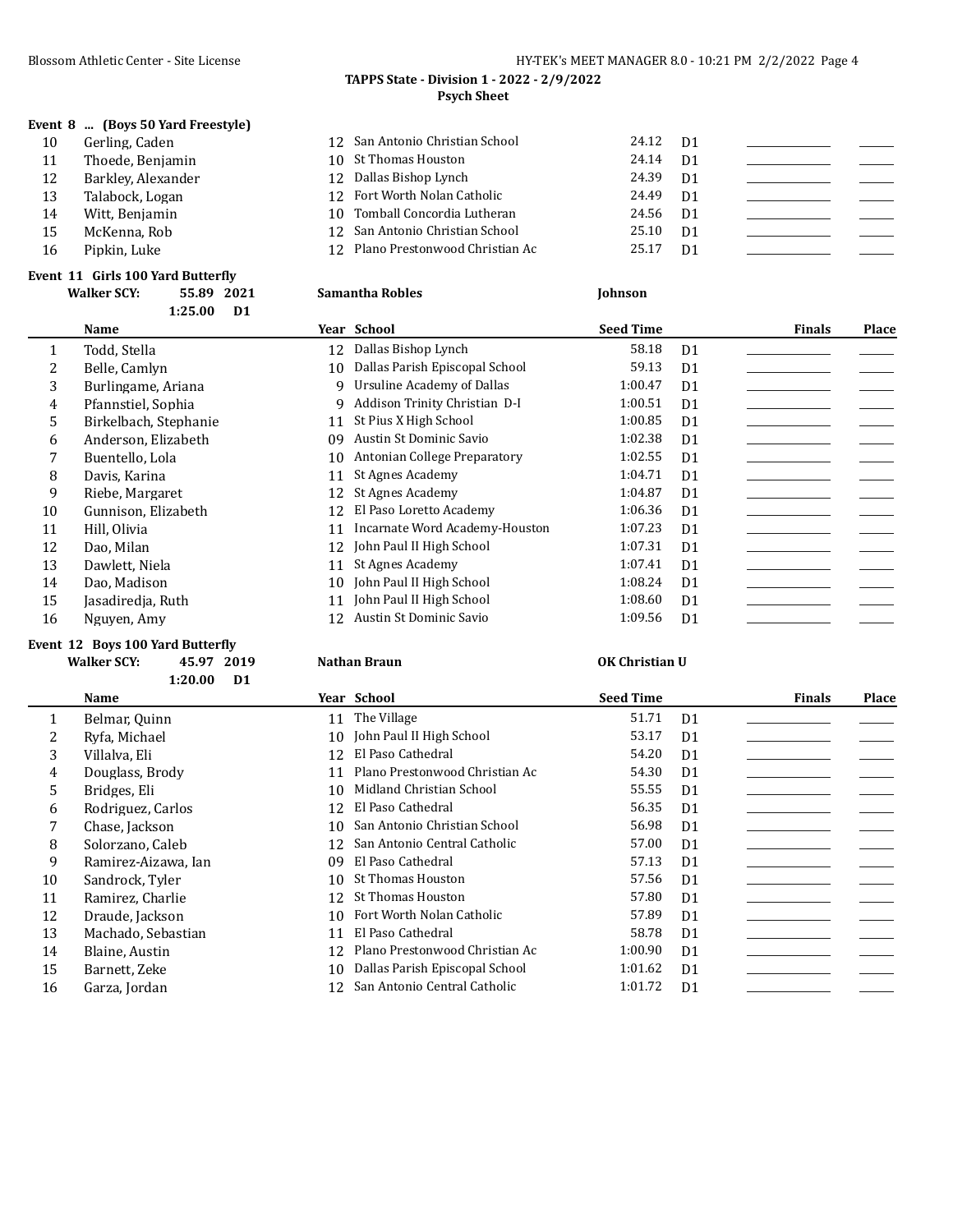### Blossom Athletic Center - Site License **HY-TEK's MEET MANAGER 8.0 - 10:21 PM 2/2/2022** Page 5 **TAPPS State - Division 1 - 2022 - 2/9/2022 Psych Sheet**

## **Event 13 Girls 100 Yard Freestyle**

|              | 2020<br><b>Walker SCY:</b><br>50.68 | Jada Scott                           | Johnson                   |                        |
|--------------|-------------------------------------|--------------------------------------|---------------------------|------------------------|
|              | 1:10.00<br>D <sub>1</sub>           |                                      |                           |                        |
|              | Name                                | Year School                          | <b>Seed Time</b>          | Place<br><b>Finals</b> |
| $\mathbf{1}$ | Beeson, Hadley                      | Dallas Bishop Lynch<br>12            | 52.30<br>D <sub>1</sub>   |                        |
| 2            | Beeson, Abby                        | Dallas Bishop Lynch<br>10            | 54.79<br>D <sub>1</sub>   |                        |
| 3            | Nelson, Amelia                      | St Agnes Academy<br>10               | 55.03<br>D <sub>1</sub>   |                        |
| 4            | McGee, Elizabeth                    | St Agnes Academy<br>12               | 55.17<br>D <sub>1</sub>   |                        |
| 5            | Wongso, Adeline                     | 9 Ursuline Academy of Dallas         | 55.44<br>D <sub>1</sub>   |                        |
| 6            | Tsioutsias, Arianne                 | Ursuline Academy of Dallas<br>12     | 56.16<br>D <sub>1</sub>   |                        |
|              | Rippel, Caroline                    | Ursuline Academy of Dallas<br>9      | 56.65<br>D <sub>1</sub>   |                        |
| 8            | Heflin, Kate                        | Fort Worth Nolan Catholic<br>9       | 56.66<br>D <sub>1</sub>   |                        |
| 9            | Chesnut, Carson                     | Incarnate Word Academy-Houston<br>12 | 56.76<br>D <sub>1</sub>   |                        |
| 10           | Chambers, Tatum                     | Dallas Parish Episcopal School<br>12 | 56.92<br>D <sub>1</sub>   |                        |
| 11           | Swanner, Emerson                    | Tomball Concordia Lutheran<br>10     | 57.64<br>D <sub>1</sub>   |                        |
| 12           | Malin, Grace                        | San Antonio Christian School<br>12   | 58.31<br>D <sub>1</sub>   |                        |
| 13           | Guajardo, Helen                     | Incarnate Word High School<br>09     | 58.77<br>D <sub>1</sub>   |                        |
| 14           | Elgar, Kelsy                        | Monsignor Kelly Catholic<br>11       | 58.99<br>D <sub>1</sub>   |                        |
| 15           | Rao, Ananya                         | The Village<br>12                    | 59.87<br>D <sub>1</sub>   |                        |
| 16           | Vega, Jimena                        | El Paso Loretto Academy<br>12        | 1:06.10<br>D <sub>1</sub> |                        |

#### **Event 14 Boys 100 Yard Freestyle Walker SCY: 44.61 2/6/2021 Connor M Foote Alamo Heights**

|    | 1:00.00               | D <sub>1</sub> |                                |                  |                |               |       |
|----|-----------------------|----------------|--------------------------------|------------------|----------------|---------------|-------|
|    | <b>Name</b>           |                | Year School                    | <b>Seed Time</b> |                | <b>Finals</b> | Place |
|    | Summers, Jackson      | 12             | John Paul II High School       | 49.33            | D <sub>1</sub> |               |       |
| 2  | Humplick, Marcus      | 11             | Dallas Parish Episcopal School | 50.08            | D <sub>1</sub> |               |       |
| 3  | January, Austin       | 12             | Dallas Bishop Lynch            | 50.82            | D <sub>1</sub> |               |       |
| 4  | Perez, Fernando       | 12             | El Paso Cathedral              | 51.33            | D <sub>1</sub> |               |       |
| 5  | Guajardo, Luke        | 12             | San Antonio Central Catholic   | 52.51            | D <sub>1</sub> |               |       |
| 6  | Talabock, Logan       | 12             | Fort Worth Nolan Catholic      | 52.95            | D <sub>1</sub> |               |       |
| 7  | Ramirez-Aizawa, Ian   | 09             | El Paso Cathedral              | 53.14            | D <sub>1</sub> |               |       |
| 8  | Barkley, Alexander    | 12             | Dallas Bishop Lynch            | 54.06            | D <sub>1</sub> |               |       |
| 9  | Alford, Ethan         | 10             | Fort Worth Nolan Catholic      | 54.14            | D <sub>1</sub> |               |       |
| 10 | Aidinian, Nareg       | 10             | El Paso Cathedral              | 54.33            | D <sub>1</sub> |               |       |
| 11 | Young, Diego          | 10             | El Paso Cathedral              | 54.39            | D <sub>1</sub> |               |       |
| 12 | Thoede, Benjamin      | 10             | St Thomas Houston              | 54.45            | D <sub>1</sub> |               |       |
| 13 | Acker, John           | 10             | Plano Prestonwood Christian Ac | 54.77            | D <sub>1</sub> |               |       |
| 14 | Gerling, Caden        | 12             | San Antonio Christian School   | 55.02            | D <sub>1</sub> |               |       |
| 15 | Kaase, Max            | 11             | St Thomas Houston              | 55.26            | D <sub>1</sub> |               |       |
| 16 | Hollingsworth, Hudson | 11             | <b>St Thomas Houston</b>       | 59.18            | D <sub>1</sub> |               |       |

## **Event 15 Girls 500 Yard Freestyle**

| <b>Walker SCY:</b> |            | $5:01.00$ $2/4/2021$ |
|--------------------|------------|----------------------|
|                    | 6:30.00 D1 |                      |

#### **Walker SCY: 5:01.00 2/4/2021 Ana \* Herceg Weiss**

|   | Name                  |    | Year School                     | <b>Seed Time</b> |                | <b>Finals</b> | Place |
|---|-----------------------|----|---------------------------------|------------------|----------------|---------------|-------|
|   | Birkelbach, Stephanie |    | 11 St Pius X High School        | 5:15.53          | D <sub>1</sub> |               |       |
|   | Bourque, Grace        |    | 10 Tomball Concordia Lutheran   | 5:18.93          | D <sub>1</sub> |               |       |
|   | Heidemann, Cora       |    | 10 Fort Worth Nolan Catholic    | 5:22.14          | D <sub>1</sub> |               |       |
| 4 | Pfannstiel, Sophia    |    | 9 Addison Trinity Christian D-I | 5:22.14          | D <sub>1</sub> |               |       |
|   | McCarty, Sarah        |    | 11 St Agnes Academy             | 5:27.14          | D <sub>1</sub> |               |       |
| b | Belmar, Jade          |    | 9 The Village                   | 5:30.78          | D <sub>1</sub> |               |       |
|   | Buentello, Lola       | 10 | Antonian College Preparatory    | 5:33.06          | D <sub>1</sub> |               |       |
| 8 | Portocalis, Corin     |    | 10 Ursuline Academy of Dallas   | 5:33.85          | D <sub>1</sub> |               |       |
| a | Roe, Lily             | 10 | Dallas Bishop Lynch             | 5:45.87          | D <sub>1</sub> |               |       |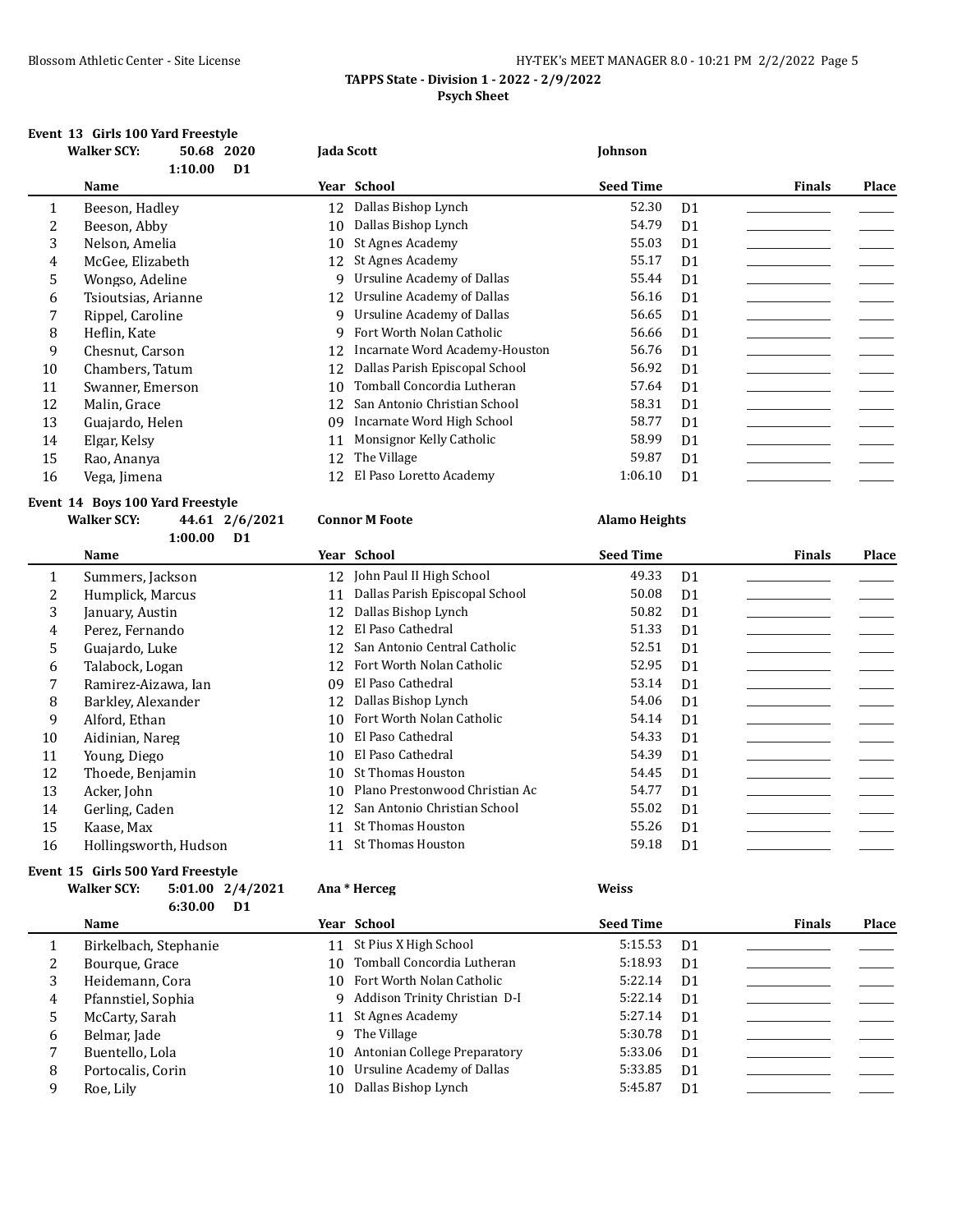| Blossom Athletic Center - Site License | HY-TEK's MEET MANAGER 8.0 - 10:21 PM 2/2/2022 Page 6 |
|----------------------------------------|------------------------------------------------------|
|----------------------------------------|------------------------------------------------------|

#### **TAPPS State - Division 1 - 2022 - 2/9/2022 Psych Sheet**

### **Event 15 ... (Girls 500 Yard Freestyle)**

10 Brosch, Morgan 11 Suwanda, Mariska 12 Machado, Caroline 13 Regan, Lindsey 14 Fernandes, Helena<br>15 Ellis, Caroline Ellis, Caroline 16 Donofrio, Madison

| 11 St John 23 College Prep      | $5:46.21$ D1 |                |  |
|---------------------------------|--------------|----------------|--|
| 12 John Paul II High School     | 5:50.17      | D <sub>1</sub> |  |
| 10 El Paso Loretto Academy      | 5:50.83      | D <sub>1</sub> |  |
| 12 St Agnes Academy             | 5:52.43      | D <sub>1</sub> |  |
| 9 St Agnes Academy              | 5:53.48      | D <sub>1</sub> |  |
| 9 Dallas Bishop Lynch           | 5:54.53      | D <sub>1</sub> |  |
| 10 San Antonio Christian School | 5:59.04      | D <sub>1</sub> |  |
|                                 |              |                |  |

### **Event 16 Boys 500 Yard Freestyle**

|              | <b>Walker SCY:</b> | 4:34.60 2/5/2021 | <b>Luke B Peterson</b>       | Churchill        |                |               |       |
|--------------|--------------------|------------------|------------------------------|------------------|----------------|---------------|-------|
|              | 6:20.00            | D <sub>1</sub>   |                              |                  |                |               |       |
|              | Name               |                  | Year School                  | <b>Seed Time</b> |                | <b>Finals</b> | Place |
| $\mathbf{1}$ | McLean, Josh       |                  | 12 St Thomas Houston         | 4:42.00          | D <sub>1</sub> |               |       |
| 2            | Wilson, Brady      | 12               | Midland Christian School     | 4:58.76          | D <sub>1</sub> |               |       |
| 3            | Bond, Justin       | 11               | John Paul II High School     | 5:01.57          | D <sub>1</sub> |               |       |
| 4            | Terrazas, Javier   | 12               | El Paso Cathedral            | 5:25.18          | D <sub>1</sub> |               |       |
| 5            | Stickney, Raegan   | 11               | Dallas Bishop Lynch          | 5:30.72          | D <sub>1</sub> |               |       |
| 6            | McCrory, Matt      | 11               | San Antonio Christian School | 5:31.22          | D <sub>1</sub> |               |       |
| 7            | Sparks, Heath      | 11               | Dallas Bishop Lynch          | 5:32.99          | D <sub>1</sub> |               |       |
| 8            | Young, Diego       | 10               | El Paso Cathedral            | 5:40.29          | D <sub>1</sub> |               |       |
| 9            | McDonald, Ryan     | 09               | Austin St Dominic Savio      | 5:45.12          | D <sub>1</sub> |               |       |
| 10           | Beaver, Jake       | 12               | San Antonio Christian School | 5:47.36          | D <sub>1</sub> |               |       |
| 11           | Rodarte, Galo      | 09               | El Paso Cathedral            | 5:48.49          | D <sub>1</sub> |               |       |
| 12           | Raposo, Emmanuel   | 11               | El Paso Cathedral            | 5:50.65          | D <sub>1</sub> |               |       |
| 13           | Stanley, Diego     | 12               | San Antonio Christian School | 5:51.44          | D <sub>1</sub> |               |       |
| 14           | Burke, Luke        | 10               | St Thomas Houston            | 5:57.39          | D <sub>1</sub> |               |       |
| 15           | Freedman, Nick     | 10               | San Antonio Central Catholic | 6:01.75          | D <sub>1</sub> |               |       |
| 16           | Haine, Zachary     | q                | St Thomas Houston            | 6:05.34          | D <sub>1</sub> |               |       |

#### **Event 17 Girls 200 Yard Freestyle Relay Walker SCY: 1:34.90 2021 Johnson Johns**

**2:05.00 D1**

**M. Moore, L. Beach, E. Musselman, J. Scott**

|    | Team                           | Relay | <b>Seed Time</b> |                | <b>Finals</b> | Place |
|----|--------------------------------|-------|------------------|----------------|---------------|-------|
|    | Dallas Bishop Lynch            | A     | 1:41.14          | D <sub>1</sub> |               |       |
|    | Ursuline Academy of Dallas     | A     | 1:42.96          | D <sub>1</sub> |               |       |
| 3  | St Agnes Academy               | A     | 1:43.11          | D <sub>1</sub> |               |       |
| 4  | Dallas Parish Episcopal School | A     | 1:46.02          | D <sub>1</sub> |               |       |
| 5. | Austin St Dominic Savio        | A     | 1:49.02          | D <sub>1</sub> |               |       |
| 6  | El Paso Loretto Academy        | A     | 1:49.32          | D <sub>1</sub> |               |       |
|    | Incarnate Word Academy-Houston | A     | 1:49.91          | D <sub>1</sub> |               |       |
| 8  | Fort Worth Nolan Catholic      | A     | 1:50.36          | D <sub>1</sub> |               |       |
| 9  | Antonian College Preparatory   | A     | 1:50.99          | D <sub>1</sub> |               |       |
| 10 | Argyle Liberty Christian       | A     | 1:52.36          | D <sub>1</sub> |               |       |
| 11 | John Paul II High School       | A     | 1:53.13          | D <sub>1</sub> |               |       |
| 12 | St John 23 College Prep        | A     | 1:53.58          | D <sub>1</sub> |               |       |
| 13 | The Village                    | A     | 1:54.19          | D <sub>1</sub> |               |       |
| 14 | St Pius X High School          | A     | 1:55.28          | D <sub>1</sub> |               |       |
| 15 | San Antonio Christian School   | A     | 1:56.87          | D <sub>1</sub> |               |       |
| 16 | Tomball Concordia Lutheran     | A     | 1:57.27          | D <sub>1</sub> |               |       |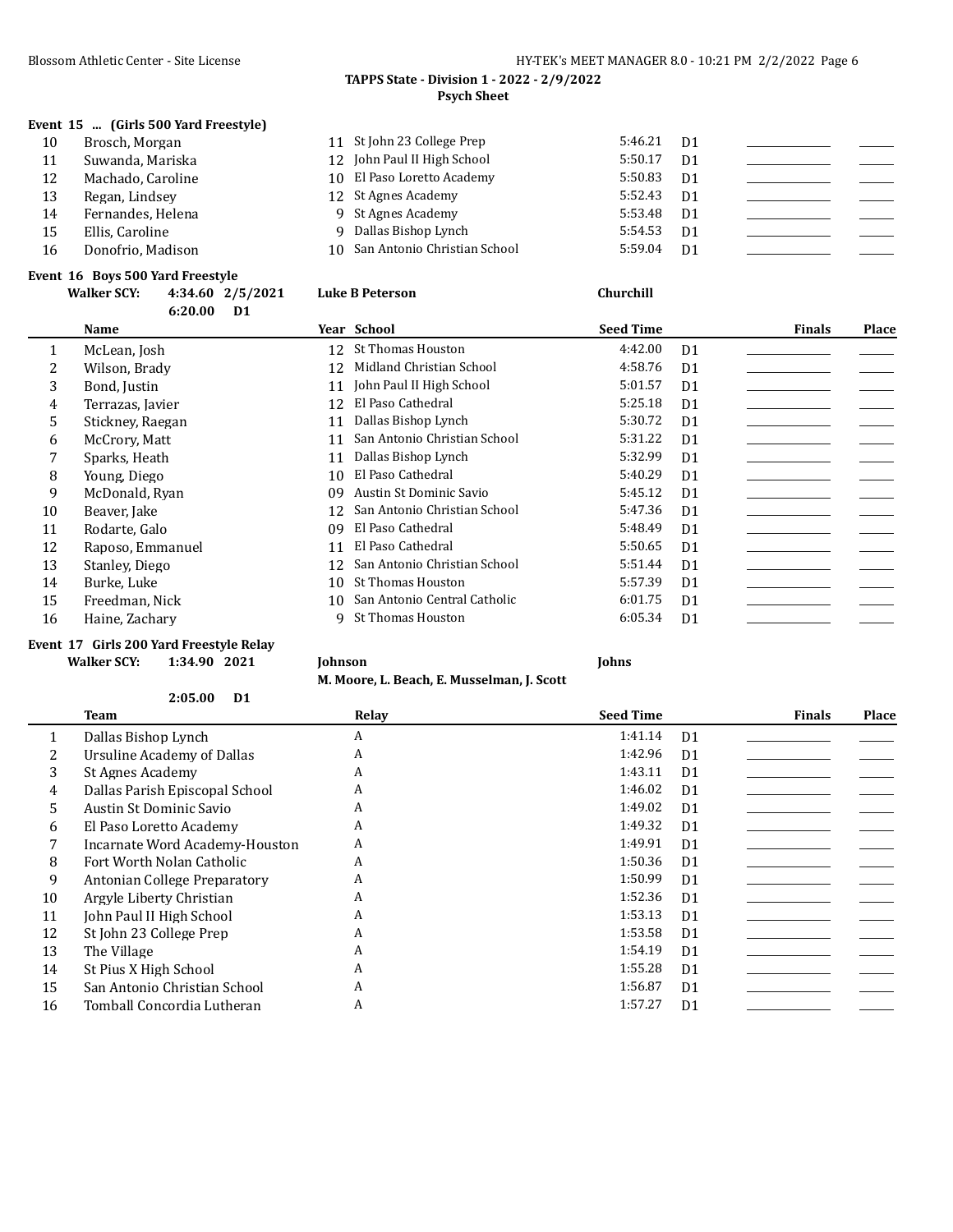### Blossom Athletic Center - Site License **HY-TEK's MEET MANAGER 8.0 - 10:21 PM 2/2/2022** Page 7 **TAPPS State - Division 1 - 2022 - 2/9/2022 Psych Sheet**

#### **Event 18 Boys 200 Yard Freestyle Relay Walker SCY: 1:25.16 2/5/2021 San Antonio Clark Clark**

|    |                                  |                   | E Croley, B Mandacina, J Stallworth, K Elms |                      |                |               |       |
|----|----------------------------------|-------------------|---------------------------------------------|----------------------|----------------|---------------|-------|
|    | 2:00.00<br>D <sub>1</sub>        |                   |                                             |                      |                |               |       |
|    | <b>Team</b>                      |                   | Relay                                       | <b>Seed Time</b>     |                | <b>Finals</b> | Place |
| 1  | The Village                      |                   | A                                           | 1:32.81              | D <sub>1</sub> |               |       |
| 2  | <b>St Thomas Houston</b>         |                   | A                                           | 1:34.00              | D <sub>1</sub> |               |       |
| 3  | El Paso Cathedral                |                   | A                                           | 1:34.49              | D <sub>1</sub> |               |       |
| 4  | Fort Worth Nolan Catholic        |                   | A                                           | 1:36.39              | D <sub>1</sub> |               |       |
| 5  | Dallas Bishop Lynch              |                   | A                                           | 1:36.53              | D <sub>1</sub> |               |       |
| 6  | San Antonio Christian School     |                   | A                                           | 1:36.93              | D <sub>1</sub> |               |       |
| 7  | Midland Christian School         |                   | A                                           | 1:37.21              | D <sub>1</sub> |               |       |
| 8  | Plano Prestonwood Christian Ac   |                   | A                                           | 1:39.43              | D <sub>1</sub> |               |       |
| 9  | Antonian College Preparatory     |                   | A                                           | 1:43.50              | D <sub>1</sub> |               |       |
| 10 | Dallas Parish Episcopal School   |                   | A                                           | 1:43.62              | D <sub>1</sub> |               |       |
| 11 | Argyle Liberty Christian         |                   | A                                           | 1:43.70              | D <sub>1</sub> |               |       |
| 12 | Addison Trinity Christian D-I    |                   | A                                           | 1:47.00              | D <sub>1</sub> |               |       |
| 13 | Tomball Concordia Lutheran       |                   | A                                           | 1:48.93              | D <sub>1</sub> |               |       |
| 14 | San Antonio Central Catholic     |                   | A                                           | 1:49.62              | D <sub>1</sub> |               |       |
| 15 | St John 23 College Prep          |                   | A                                           | 1:51.68              | D <sub>1</sub> |               |       |
|    | ent 19 Girls 100 Yard Backstroke |                   |                                             |                      |                |               |       |
|    | <b>Walker SCY:</b><br>56.48 2019 | <b>Lila Foote</b> |                                             | <b>Alamo Heights</b> |                |               |       |
|    | 1:25.00<br>D <sub>1</sub>        |                   |                                             |                      |                |               |       |
|    | <b>Name</b>                      |                   | Year School                                 | <b>Seed Time</b>     |                | <b>Finals</b> | Place |
| 1  | Perna, Amie                      |                   | 10 Dallas Bishop Lynch                      | 56.21                | D <sub>1</sub> |               |       |
| 2  | Rippel, Caroline                 | 9                 | <b>Ursuline Academy of Dallas</b>           | 1:02.15              | D <sub>1</sub> |               |       |
| 3  | Merkin, Natalie                  | 10                | Austin St Dominic Savio                     | 1:02.83              | D <sub>1</sub> |               |       |
| 4  | Belmar, Jade                     | 9                 | The Village                                 | 1:02.86              | D <sub>1</sub> |               |       |
| 5  | Nichols, Ella                    | 9                 | Dallas Bishop Lynch                         | 1:04.61              | D <sub>1</sub> |               |       |
| 6  | Marvin, Amelia                   | 11                | <b>St Agnes Academy</b>                     | 1:04.91              | D <sub>1</sub> |               |       |
| 7  | Agh, Lelle                       | 9                 | <b>Ursuline Academy of Dallas</b>           | 1:05.02              | D <sub>1</sub> |               |       |
| 8  | Reha, Tenley                     | 11                | El Paso Loretto Academy                     | 1:05.06              | D <sub>1</sub> |               |       |
| 9  | Watkins, Taryn                   | 10                | Dallas Parish Episcopal School              | 1:05.51              | D <sub>1</sub> |               |       |
| 10 | Swanner, Emerson                 | 10                | Tomball Concordia Lutheran                  | 1:05.61              | D <sub>1</sub> |               |       |
| 11 | Roe, Lily                        | 10                | Dallas Bishop Lynch                         | 1:05.81              | D <sub>1</sub> |               |       |
| 12 | Elgar, Kelsy                     | 11                | Monsignor Kelly Catholic                    | 1:05.91              | D <sub>1</sub> |               |       |
| 13 | Davis, Karina                    | 11                | St Agnes Academy                            | 1:06.52              | D <sub>1</sub> |               |       |

- 14 Echavez Corrales, Paulina 10 Antonian College Preparatory 1:07.11 D1
- 15 Chung Ma, Jennifer 10 El Paso Loretto Academy 1:07.33 D1
- 16 Cowan, Ella 1:09.04 D1

**Event** 

## **Event 20 Boys 100 Yard Backstroke**

#### **Walker SCY: 49.66 2/5/2021 Evan M Croley Clark 1:20.00 D1**

|    | <b>Name</b>               |     | Year School                       | <b>Seed Time</b> |                | <b>Finals</b> | Place |
|----|---------------------------|-----|-----------------------------------|------------------|----------------|---------------|-------|
| 1  | Douglass, Brody           |     | 11 Plano Prestonwood Christian Ac | 54.12 D1         |                |               |       |
| 2  | Itkins, Daniel            |     | 11 The Village                    | 54.73            | D <sub>1</sub> |               |       |
| 3  | Terrazas, Javier          |     | 12 El Paso Cathedral              | 58.67            | D <sub>1</sub> |               |       |
| 4  | Rosenwald, Graham         |     | 10 Plano Prestonwood Christian Ac | 58.96            | D <sub>1</sub> |               |       |
| 5. | Sandrock, Dylan           |     | 12 St Thomas Houston              | 1:00.24          | D <sub>1</sub> |               |       |
| 6  | Chase, Jackson            |     | 10 San Antonio Christian School   | 1:00.95          | D <sub>1</sub> |               |       |
| 7  | Rodriguez, Roberto        |     | 12 El Paso Cathedral              | 1:01.32          | D <sub>1</sub> |               |       |
| 8  | Brogan, Carrick           |     | 12 St Thomas Houston              | 1:01.75          | D <sub>1</sub> |               |       |
| 9  | Aguilar Colomo, Sebastian | 10. | El Paso Cathedral                 | 1:01.94          | D <sub>1</sub> |               |       |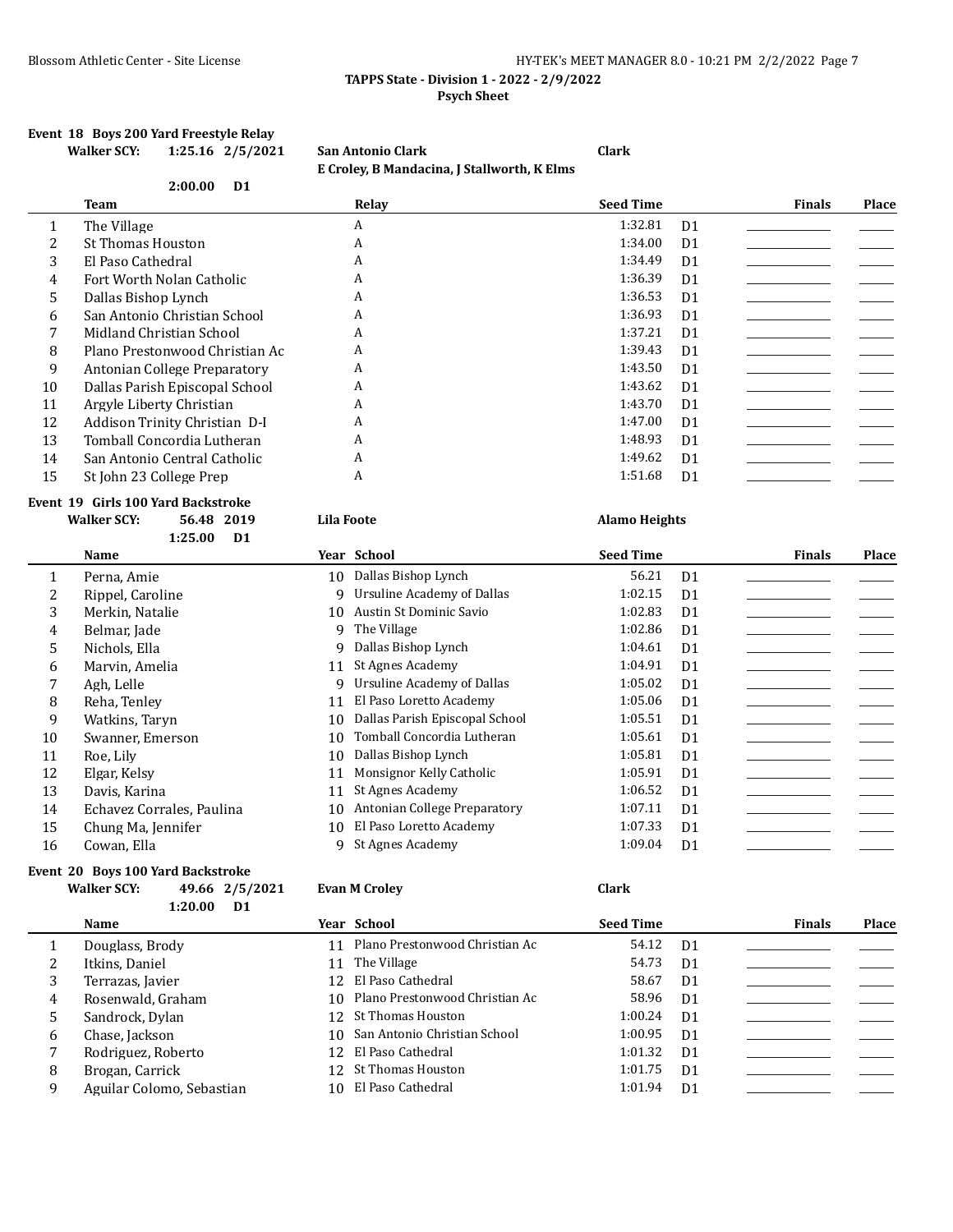### **TAPPS State - Division 1 - 2022 - 2/9/2022 Psych Sheet**

### **Event 20 ... (Boys 100 Yard Backstroke)**

| 10 | Garcia, Jayden        |    | 9 John Paul II High School        | 1:02.84 | D1             |  |
|----|-----------------------|----|-----------------------------------|---------|----------------|--|
| 11 | Ellis, Ford           | 11 | Dallas Bishop Lynch               | 1:04.19 | D <sub>1</sub> |  |
| 12 | Raposo, Emmanuel      |    | 11 El Paso Cathedral              | 1:04.27 | D1             |  |
| 13 | Blaine, Austin        |    | 12 Plano Prestonwood Christian Ac | 1:04.43 | D1             |  |
| 14 | Kaase. Max            |    | 11 St Thomas Houston              | 1:04.86 | D1             |  |
| 15 | Torres, Diego         |    | 11 Antonian College Preparatory   | 1:06.43 | D1             |  |
| 16 | Duane-Tessier, Xavier |    | 11 Fort Worth Nolan Catholic      | 1:06.55 | - D1           |  |
|    |                       |    |                                   |         |                |  |

**Morgan Bartley 1:03.30 2019 Reagan** 

#### **Event 21 Girls 100 Yard Breaststroke**

| <b>Walker SCY:</b> | 1:03.30 2019 |  |
|--------------------|--------------|--|
|                    | $1:30.00$ D1 |  |

|    | Name                  |    | Year School                    | <b>Seed Time</b> |                | <b>Finals</b> | Place |
|----|-----------------------|----|--------------------------------|------------------|----------------|---------------|-------|
| 1  | Whitney, Hanna        | 10 | Dallas Bishop Lynch            | 1:07.79          | D <sub>1</sub> |               |       |
| 2  | McCarty, Sarah        | 11 | St Agnes Academy               | 1:08.91          | D <sub>1</sub> |               |       |
| 3  | Wongso, Adeline       | q  | Ursuline Academy of Dallas     | 1:09.42          | D <sub>1</sub> |               |       |
| 4  | Fischbach, Claire     | 9. | Incarnate Word Academy-Houston | 1:11.30          | D <sub>1</sub> |               |       |
| 5  | Rodenburgh, Catherine | 9. | Argyle Liberty Christian       | 1:12.06          | D1             |               |       |
| 6  | Kaufman, Margaret     | 11 | Dallas Parish Episcopal School | 1:13.98          | D <sub>1</sub> |               |       |
|    | Dang, Katherine       | 9  | John Paul II High School       | 1:14.44          | D <sub>1</sub> |               |       |
| 8  | Shaaf, Niki           | 12 | Ursuline Academy of Dallas     | 1:14.81          | D <sub>1</sub> |               |       |
| 9  | McKinney, Maggie      | 10 | Ursuline Academy of Dallas     | 1:15.16          | D <sub>1</sub> |               |       |
| 10 | Ceraudo, Ava          | 10 | St Pius X High School          | 1:15.77          | D <sub>1</sub> |               |       |
| 11 | Fernandes, Helena     | 9  | St Agnes Academy               | 1:15.94          | D <sub>1</sub> |               |       |
| 12 | Field, Sydney         | 09 | Antonian College Preparatory   | 1:16.50          | D <sub>1</sub> |               |       |
| 13 | Vega, Jimena          | 12 | El Paso Loretto Academy        | 1:17.47          | D <sub>1</sub> |               |       |
| 14 | McNeeley, Chloe       |    | 9 John Paul II High School     | 1:19.35          | D <sub>1</sub> |               |       |
| 15 | Gorham, Lilli         |    | 9 St John 23 College Prep      | 1:19.51          | D <sub>1</sub> |               |       |
| 16 | Nguyen, Amy           | 12 | Austin St Dominic Savio        | 1:19.75          | D <sub>1</sub> |               |       |
|    |                       |    |                                |                  |                |               |       |

#### **Event 22 Boys 100 Yard Breaststroke**

## **Walker SCY: 56.21 2/9/2021 Ethan Doehler Hall-ST**

**1:25.00 D1**

|    | Name                     |    | Year School                     | <b>Seed Time</b> |                | <b>Finals</b> | Place |
|----|--------------------------|----|---------------------------------|------------------|----------------|---------------|-------|
|    | Solorzano, Caleb         |    | 12 San Antonio Central Catholic | 1:03.83          | D <sub>1</sub> |               |       |
|    | Lawshe, Isaiah           |    | Plano Prestonwood Christian Ac  | 1:04.17          | D <sub>1</sub> |               |       |
| 3  | Chin. Thomas             |    | 12 The Village                  | 1:05.45          | D <sub>1</sub> |               |       |
| 4  | Brown, Elijah            | 11 | Tomball Concordia Lutheran      | 1:06.14          | D <sub>1</sub> |               |       |
| 5. | Olvera Escobar, Mauricio | 10 | El Paso Cathedral               | 1:07.43          | D <sub>1</sub> |               |       |
| 6  | Buitrago, Oscar          |    | Midland Christian School        | 1:08.53          | D <sub>1</sub> |               |       |
|    | Gentile, Ryan            | 10 | St Thomas Houston               | 1:10.95          | D <sub>1</sub> |               |       |
| 8  | Sweeney, Owen            | q  | St Thomas Houston               | 1:11.54          | D <sub>1</sub> |               |       |
| 9  | Nguyen, Anthony          | 10 | Fort Worth Nolan Catholic       | 1:12.31          | D <sub>1</sub> |               |       |
| 10 | Alford, Ethan            | 10 | Fort Worth Nolan Catholic       | 1:12.47          | D <sub>1</sub> |               |       |
| 11 | Genthner, Cal            |    | 10 Argyle Liberty Christian     | 1:12.85          | D <sub>1</sub> |               |       |
| 12 | Navarro, Sebastian       | 09 | El Paso Cathedral               | 1:13.08          | D <sub>1</sub> |               |       |
| 13 | Flinn, Teagan            |    | 12 San Antonio Central Catholic | 1:13.22          | D <sub>1</sub> |               |       |
| 14 | Johnson, Michael         | 10 | St John 23 College Prep         | 1:15.28          | D <sub>1</sub> |               |       |
| 15 | Hinson, Bruce            | 10 | Addison Trinity Christian D-I   | 1:16.82          | D <sub>1</sub> |               |       |
| 16 | Connor, James            |    | 12 St John 23 College Prep      | 1:17.30          | D <sub>1</sub> |               |       |